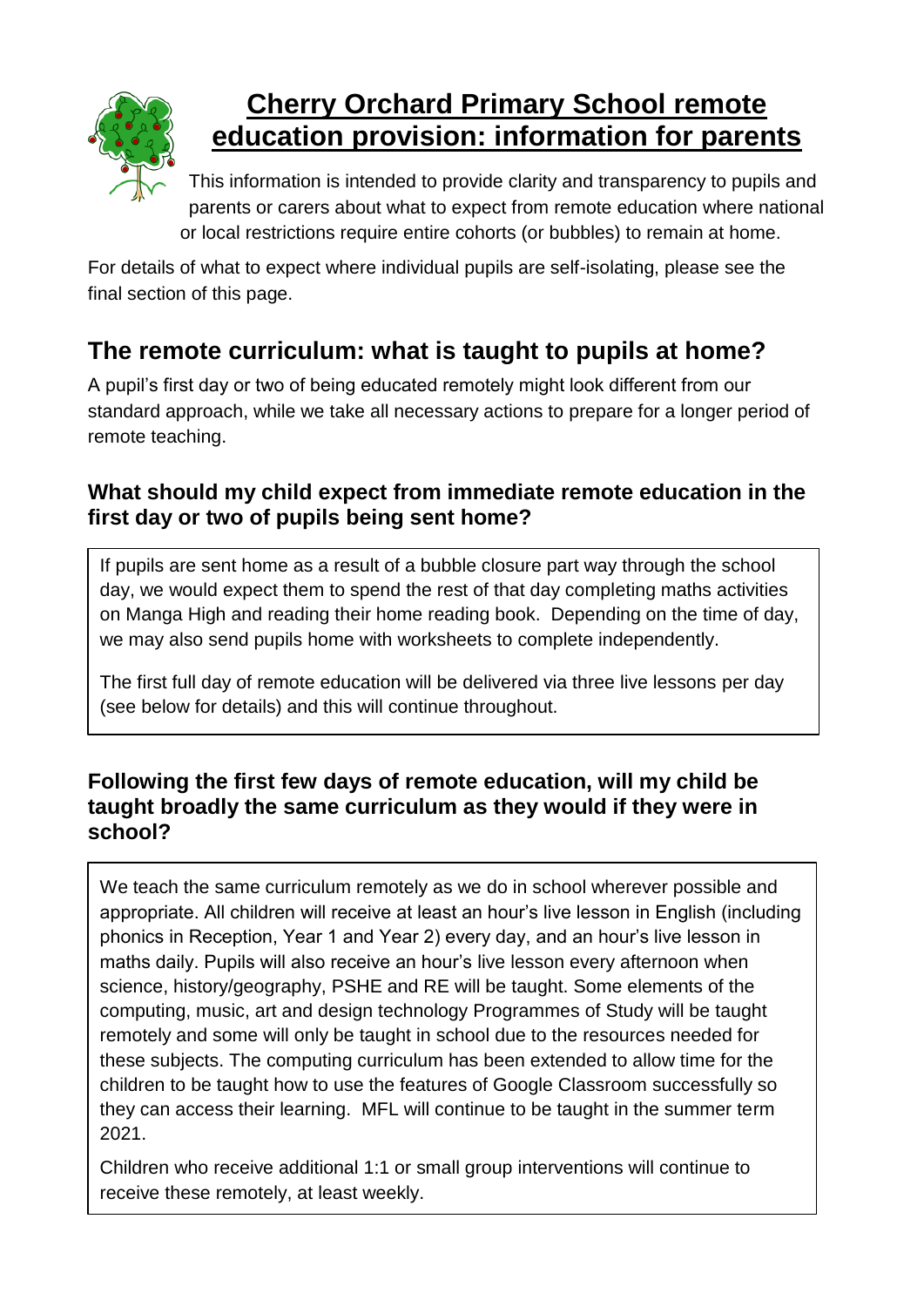## **Remote teaching and study time each day**

### **How long can I expect work set by the school to take my child each day?**

We expect that remote education (including remote teaching and independent work) will take pupils broadly the following number of hours each day:

| Key Stage 1 | The children will have 3 hours of live lesson time with their class<br>teacher every day. This will be in three separate lessons with at least<br>an hour's break between each lesson, and they will be expected to<br>complete their independent tasks during this time.                                                                                                                                    |
|-------------|--------------------------------------------------------------------------------------------------------------------------------------------------------------------------------------------------------------------------------------------------------------------------------------------------------------------------------------------------------------------------------------------------------------|
|             | In addition to this, children will have access to reading scheme books<br>online, Manga High maths activities and spellings to practise.                                                                                                                                                                                                                                                                     |
| Key Stage 2 | The children will have 3 hours of live lesson time with their class<br>teacher every day. This will be in three separate sessions with at<br>least an hour's break between each lesson. They may complete their<br>independent tasks during this time, but may also be expected to take<br>time outside of the live lessons to complete activities or revise and<br>resubmit work as a response to feedback. |
|             | Pupils are also expected to spend 30 minutes a day reading their<br>reading scheme book online, as well as joining in with a daily 30-<br>minute exercise session. This equates to 4 hours per day of directed<br>time.                                                                                                                                                                                      |
|             | In addition to this, the children will receive homework tasks such as<br>researching a topic, practising spellings and completing maths<br>activities on Manga High.                                                                                                                                                                                                                                         |

## **Accessing remote education**

#### **How will my child access any online remote education you are providing?**

At Cherry Orchard Primary School, we use Google Classroom to deliver online remote education.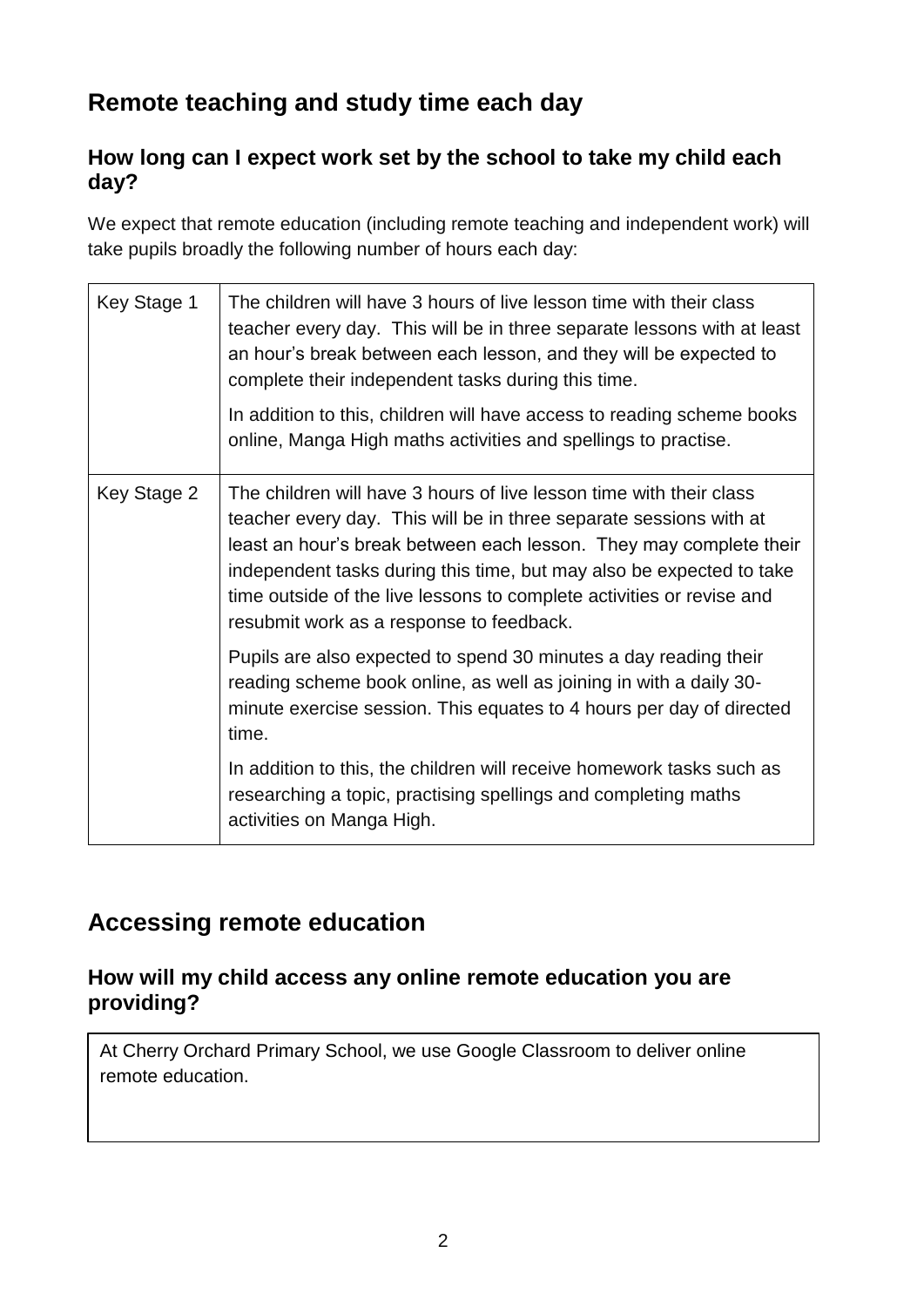#### **If my child does not have digital or online access at home, how will you support them to access remote education?**

We recognise that some pupils may not have suitable online access at home. We take the following approaches to support those pupils to access remote education:

Chromebooks have been lent to all pupils who are in receipt of Pupil Premium funding. The school has worked with Birmingham Children's Trust to ensure that all pupils in care have received a laptop for home learning.

Chromebooks have also been lent to other vulnerable pupils where access to remote education is challenging.

The school has given Vodafone SIM cards to parents of pupils who do not have internet access at home, and has also applied for temporary unlimited data from mobile phone providers on parents' behalf.

In exceptional circumstances, children have been provided with printed materials to complete at home. Where individual arrangements have been made, materials are made available for collection from the school office on a weekly basis and completed work is expected to be returned to school on a weekly basis for marking and feedback. Materials can also be emailed to parents who have internet access, but in these cases, parents are strongly encouraged to allow their children to attend the live lessons.

Vulnerable children with no access to a suitable device at home have been given a place in school while we obtain further devices to lend out.

### **How will my child be taught remotely?**

We use a combination of the following approaches to teach pupils remotely:

In this section, please list the range of approaches you use to teach pupils remotely.

- live teaching (3 online lessons per day). Children's independent work assignments should be submitted after each lesson so that teachers can provide feedback.
- recorded teaching sessions made by teachers (one per week to allow for PPA). Children's work assignments should be submitted.
- video clips from commercially available websites may be used during live teaching. Pupils may also be instructed to view such material prior to a live lesson as a form of pre-tutoring.
- If a class teacher is too ill to deliver live lessons, the children will access the live lessons being delivered by the other teacher in the year group. Note that in this case, feedback on work after the sessions may not be received by all pupils.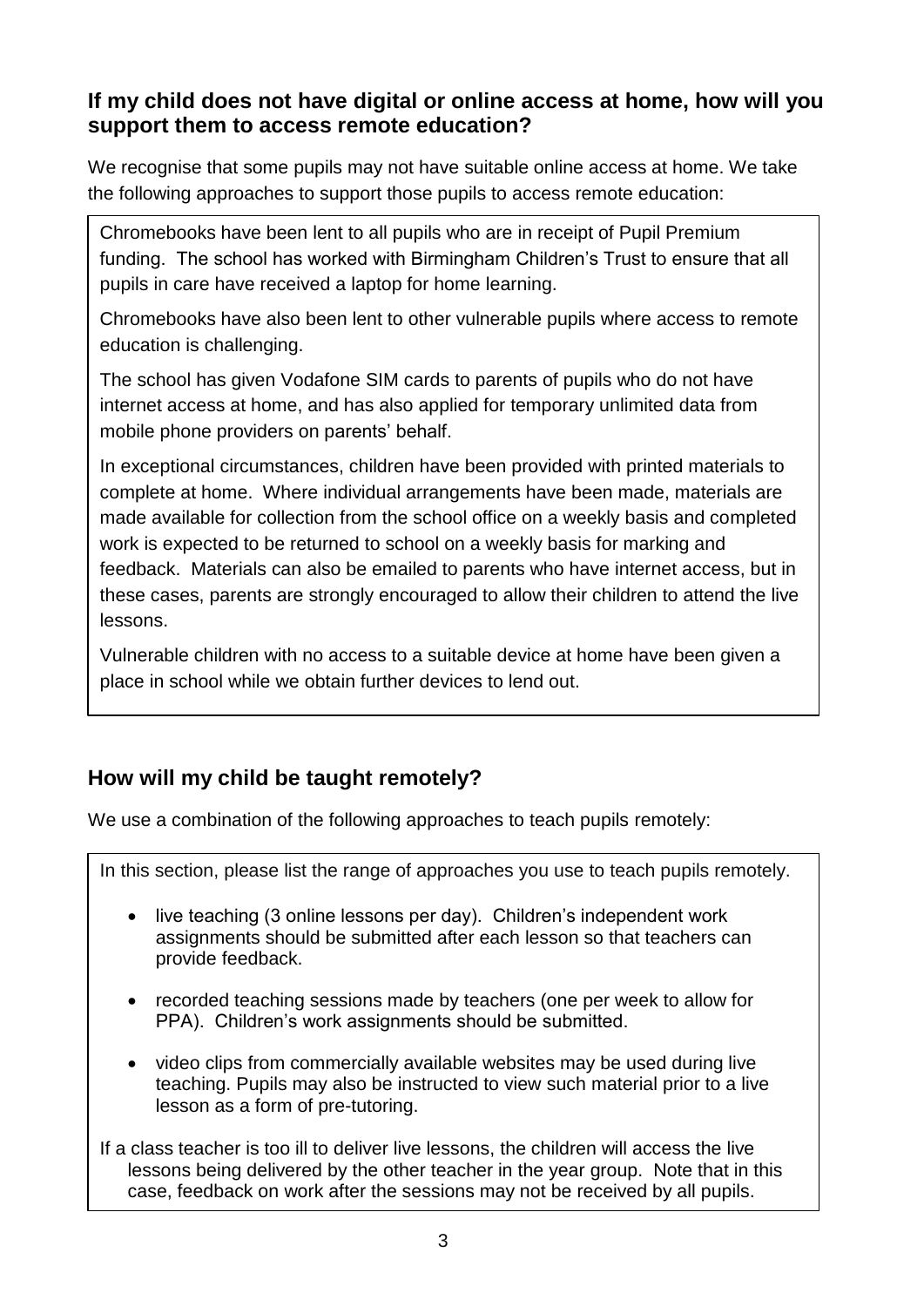## **Engagement and feedback**

### **What are your expectations for my child's engagement and the support that we as parents and carers should provide at home?**

Pupils are expected to attend the following daily live lessons:

| Infants | 10.00<br>$9.00 -$ |             | $\cdot$ 12.00<br>$1.00 - 1$ <sup>-1</sup> |                    | 2.30<br>$\Omega$<br>1.30 |                          |
|---------|-------------------|-------------|-------------------------------------------|--------------------|--------------------------|--------------------------|
| Juniors |                   | 10.00-11.00 |                                           | 1.00<br>12.00<br>. |                          | 3.30<br>$\Omega$<br>2.JU |

This timetable has been arranged to allow families with an infant and a junior child to share a suitable device through the day.

Parents are expected to ensure their children log into the live lessons on time and submit their work after the lesson. Parents should not need to do the work with their child.

Training for logging on and accessing live lessons and the work stream and turning in assignments has been provided for parents, and training videos have been shared with parents via newsletters. A survey was also sent to parents after the first two weeks of live lessons to allow them to explain any difficulties they might be having. This informed the content of further training videos.

Parents are also expected to ensure that their children complete their homework tasks and read their online reading book daily.

### **How will you check whether my child is engaging with their work and how will I be informed if there are concerns?**

Pupils' engagement with remote education is monitored daily. Same-day calls are made to parents of children who do not attend the live lessons to establish the reason for the absence. If the absence is due to an issue with access to remote education, the class teacher will inform a member of SLT who will contact the parents.

If attendance in live lessons continues to be poor but the pupil is completing the work and sending it in to their teacher, this may be allowed.

If attendance in live lessons continues to be poor and the pupil is not completing their work, a member of SLT will contact parents to discuss how we will work together to support the child. A member of SLT will also speak to the child.

Any contact with the parents will be recorded on CPOMs.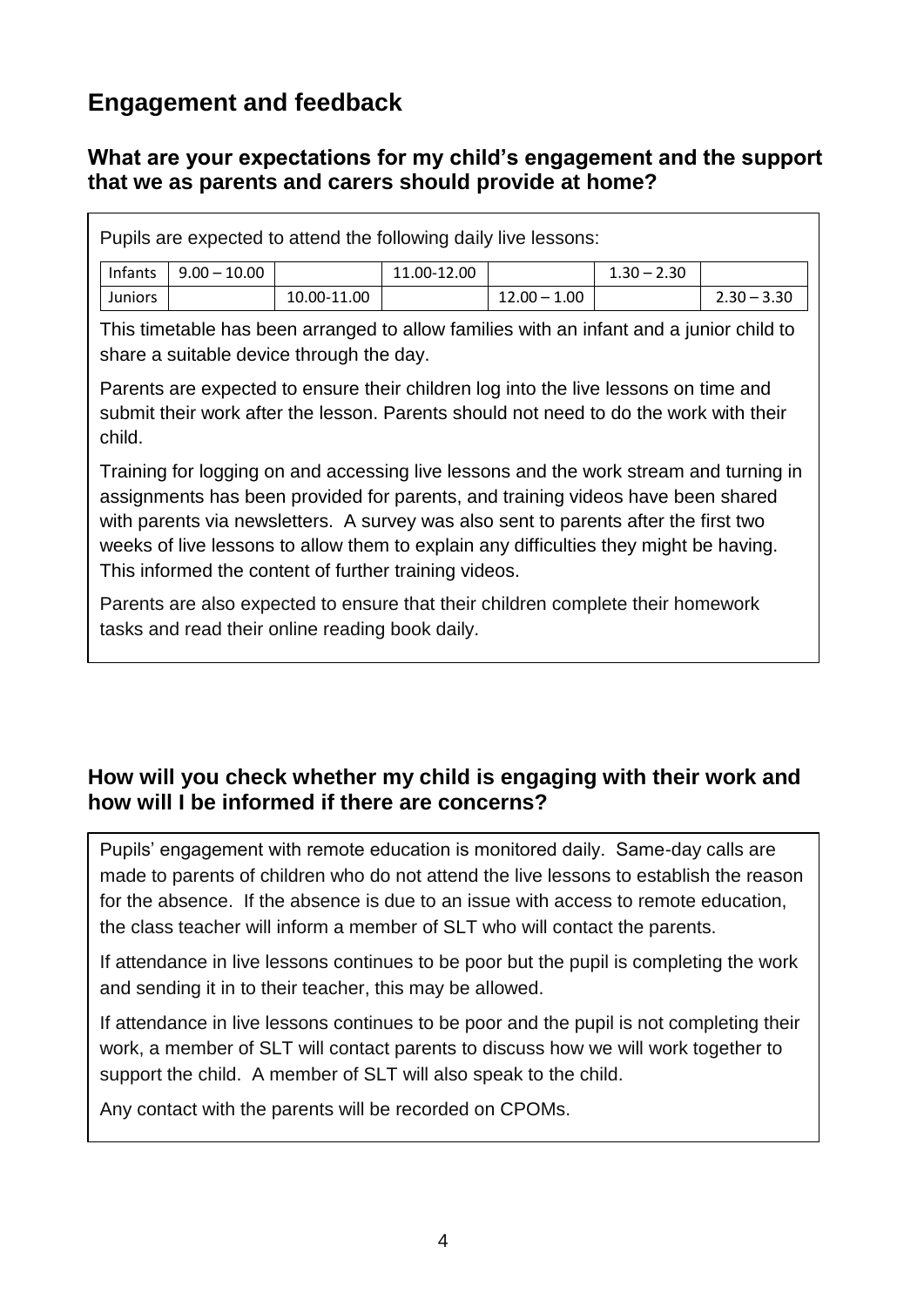### **How will you assess my child's work and progress?**

Our approach to feeding back on pupil work is as follows:

Feedback takes place daily. Some quizzes are marked automatically and the teacher then evaluates class's performance and addresses misconceptions in next day teaching. The school encourages teachers to adapt next day teaching after monitoring pupils' work.

Google Classroom allows teachers to feedback directly to pupils through written comments or verbal comments. In the exceptional cases where pupils are completing their work on paper, finished work should be returned to school on a weekly basis for marking and feedback.

## **Additional support for pupils with particular needs**

### **How will you work with me to help my child who needs additional support from adults at home to access remote education?**

We recognise that some pupils, for example some pupils with special educational needs and disabilities (SEND), may not be able to access remote education without support from adults at home. We acknowledge the difficulties this may place on families, and we will work with parents and carers to support those pupils in the following ways:

Parents of pupils with an EHCP will be encouraged to send their child into school. EHCP pupils at home receive twice-daily 1:1 live sessions to work on their EHCP targets. Arrangements will be made for other professionals such as OT and SALT to deliver 1:1 interventions remotely.

Pupils in Nursery and Reception should attend three live lessons per day, to include daily phonics and maths lessons, as well as KUW, PSED, PD and EAD over the course of each week. These lessons may be shorter than 1 hour each and will be as interactive as possible with the class teacher.

Reasonable adjustments have been made for pupils with SEND on an individual basis. Packs of concrete resources have been given to pupils to support their home learning.

Children who receive additional 1:1 or small group interventions in school will continue to receive these remotely in addition to the live lessons, at least weekly.

The pastoral team will continue to deliver 1:1 pastoral support where necessary, at least weekly for the vulnerable pupils who are learning at home.